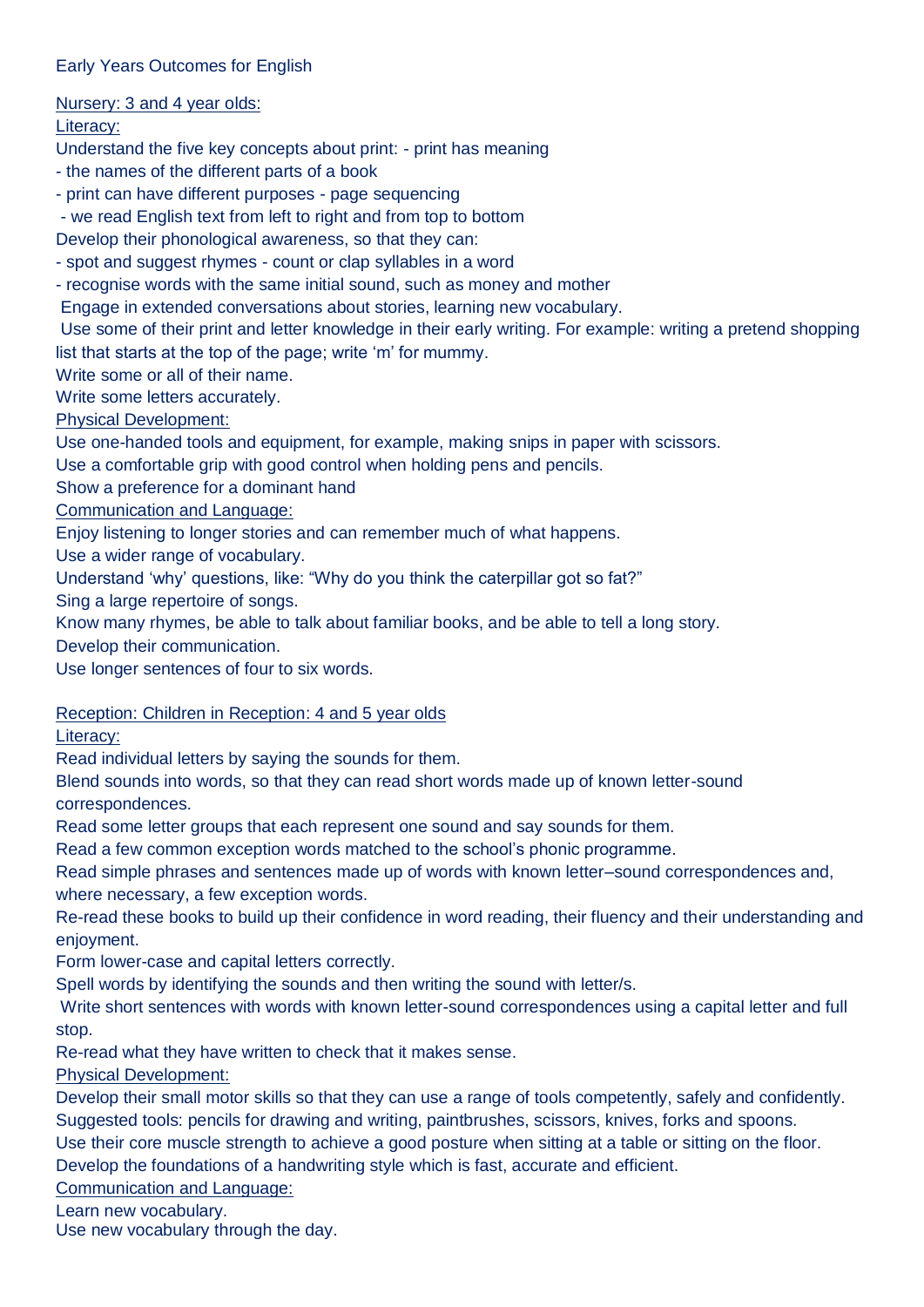Ask questions to find out more and to check they understand what has been said to them.

Articulate their ideas and thoughts in well-formed sentences.

Connect one idea or action to another using a range of connectives.

Describe events in some detail.

Use talk to help work out problems and organise thinking and activities explain how things work and why they might happen.

Engage in story times.

Listen to and talk about stories to build familiarity and understanding.

Retell the story, once they have developed a deep familiarity with the text; some as exact repetition and some in their own words.

Use new vocabulary in different contexts.

Listen carefully to rhymes and songs, paying attention to how they sound.

Learn rhymes, poems and songs.

Engage in non-fiction books.

Listen to and talk about selected non-fiction to develop a deep familiarity with new knowledge and vocabulary.

Early learning Goals:

Comprehension:

Demonstrate understanding of what has been read to them by retelling stories and narratives using their own words and recently introduced vocabulary.

Anticipate (where appropriate) key events in stories.

Use and understand recently introduced vocabulary during discussions about stories, nonfiction, rhymes and poems and during role play.

Word Reading:

Say a sound for each letter in the alphabet and at least 10 digraphs.

Read words consistent with their phonic knowledge by sound-blending.

Read aloud simple sentences and books that are consistent with their phonic knowledge, including some common exception words.

Writing:

Write recognisable letters, most of which are correctly formed.

Spell words by identifying sounds in them and representing the sounds with a letter or letters.

Write simple phrases and sentences that can be read by others.

Physical Development: Fine Motor Skills:

Hold a pencil effectively in preparation for fluent writing – using the tripod grip in almost all cases. Communication and Language: Listening, Attention and Understanding

Listen attentively and respond to what they hear with relevant questions, comments and actions when being read to and during whole class discussions and small group interactions.

Make comments about what they have heard and ask questions to clarify their understanding.

Hold conversation when engaged in back-and-forth exchanges with their teacher and peers.

Communication and Language: Speaking

Participate in small group, class and one-to-one discussions, offering their own ideas, using recently introduced vocabulary.

Offer explanations for why things might happen, making use of recently introduced vocabulary from stories, nonfiction, rhymes and poems when appropriate.

Express their ideas and feelings about their experiences using full sentences, including use of past, present and future tenses and making use of conjunctions, with modelling and support from their teacher.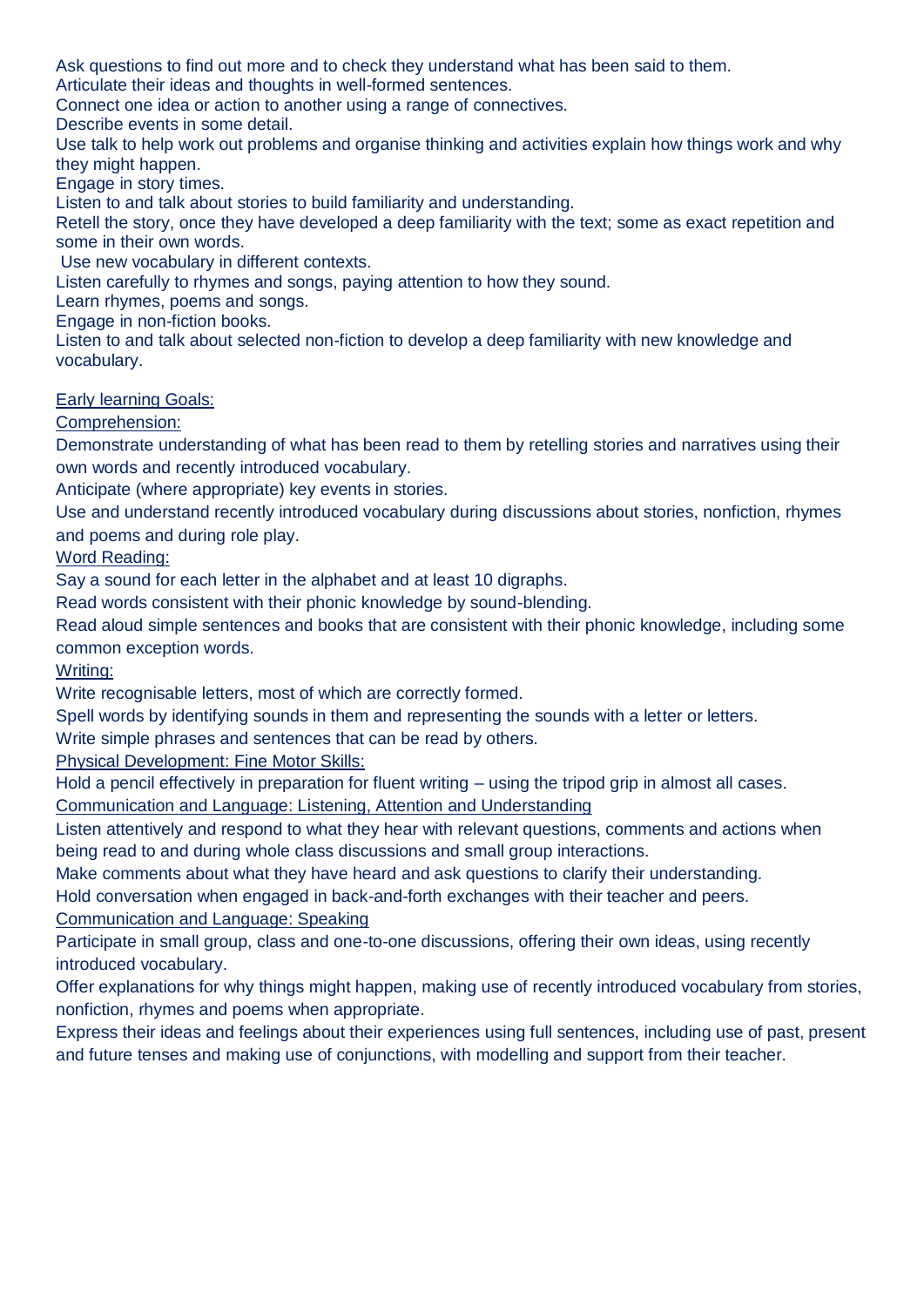| Nursery Cycle 1 Literacy 2021-2022                                                                                                                                        |                                                                                                                                                                                               |                                                                                                                                                                                                                           |  |
|---------------------------------------------------------------------------------------------------------------------------------------------------------------------------|-----------------------------------------------------------------------------------------------------------------------------------------------------------------------------------------------|---------------------------------------------------------------------------------------------------------------------------------------------------------------------------------------------------------------------------|--|
| Autumn                                                                                                                                                                    | <b>Spring</b>                                                                                                                                                                                 | <b>Summer</b>                                                                                                                                                                                                             |  |
| Me and my world / Seasons and<br>Changes                                                                                                                                  | Fantasy / Travel                                                                                                                                                                              | Growing / Animals and Habitats                                                                                                                                                                                            |  |
| Print around us                                                                                                                                                           | Print around us                                                                                                                                                                               | Print around us                                                                                                                                                                                                           |  |
| Names & labels                                                                                                                                                            | names & labels                                                                                                                                                                                | Names & labels                                                                                                                                                                                                            |  |
| Alphabet books, chants, rhymes<br>and songs                                                                                                                               | Alphabet books, chants, rhymes<br>and songs                                                                                                                                                   | Alphabet books, chants, rhymes<br>and songs                                                                                                                                                                               |  |
| <b>Nursery Rhymes and rhymes</b><br>linked to topics                                                                                                                      | Songs and rhymes linked to<br>topics                                                                                                                                                          | Songs and rhymes linked to<br>topics                                                                                                                                                                                      |  |
| Tell me a story - oral re-telling of<br>stories                                                                                                                           | Tell me a story $-$ oral re-telling of<br>stories                                                                                                                                             | Tell me a story $-$ oral re-telling of<br>stories                                                                                                                                                                         |  |
| Lists and other emergent writing<br>opportunities linked to role-play<br>and mark making areas.<br>Real life opportunities for writing<br>e.g. postcards, Christmas cards | Lists and captions as well as<br>other emergent writing<br>opportunities linked to role-play<br>and mark making areas.<br>Real life opportunities for writing<br>e.g. postcards, Easter cards | Lists, captions, instructions -<br>emergent writing opportunities<br>and (where applicable) use of<br>phonic knowledge to segment and<br>blend to read / write.<br>Real life opportunities for writing<br>e.g. postcards, |  |